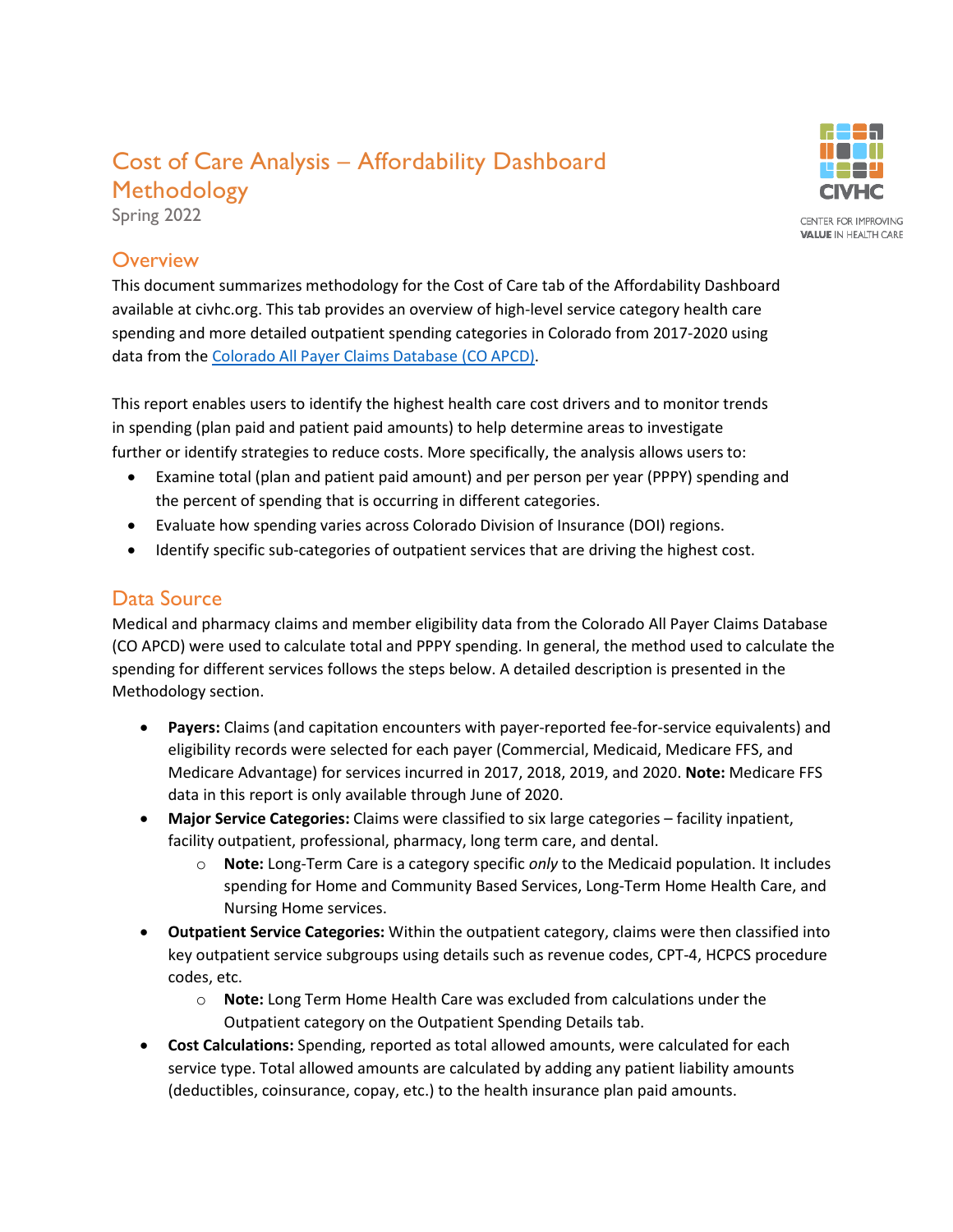• **Per Person Per Year (PPPY) Cost:** Eligibility, calculated as the number of member months for each payer, was used to produce spending PPPY. Separate member months were calculated for medical, dental, and pharmacy coverage.

### **Methodology**

#### **Assignment of Members and Claims to a Payer Type**

The payer types reported are Commercial, Medicaid, Medicare Advantage, Medicare FFS, and a combination of all four types labeled, "All Payers."

Claims from the primary payer are assigned to the primary payer type and claims from the secondary payer are assigned to the secondary payer type. This is true for Medicare/Medicaid dual eligible members who have primary coverage through Medicare FFS or Medicare Advantage and secondary coverage through Medicaid.

#### **Main Service Categories**

Spending in the report is provided in six larger categories – facility inpatient, facility outpatient, professional, pharmacy, dental, and Long-Term Care. These categories are common and are generally defined by the type of claim the provider of service submitted.

- **Inpatient:** Services delivered at acute care hospitals, skilled nursing facilities (SNF), and hospice where the patient stayed in the hospital overnight. Costs displayed include patient and health plan patients for facility services only, and do not include professional payments which may occur for the same visit.
- **Outpatient:** Services for ambulatory surgery, observation stays, and emergency department visits that did not result in an overnight hospital stay. Costs displayed include patient and health plan patients for facility services only, and do not include professional payments which may occur for the same visit.
- **Professional:** Services provided by a physician or other health care provider for evaluation visits, management visits, and procedures. Payments also include services for providers or suppliers for tests, durable medical equipment, ambulance, and other services and supplies. Note: Professional payments are separate from Inpatient and Outpatient facility payments but often occur as a result of the same visit.
- **Prescription Drugs:** Prescription drug payments reflect only drugs dispensed at a pharmacy. Costs do *not* include any drugs administered by physicians in a facility or office setting, and do *not* reflect any rebates received from drug manufacturers.
- **Dental:** Services for dental care as indicated on a dental claim. Does not include any dental care that may have been provided under medical coverage.
- **Long-Term Care:** Medicaid services for Home and Community Based, Long-Term Home Health, and Nursing Home services. In a very small percentage of claims, Long Term Care benefits are paid through the Qualified Medicare Beneficiary (QMB) Program via Medicare Advantage.

#### **Outpatient Service Categories**

The specific types of services within the outpatient category are provided in the table below, with descriptions that define inclusions. The table below also displays a hierarchy, which was used to ensure that the types of services within each of the four main categories are mutually exclusive. For example,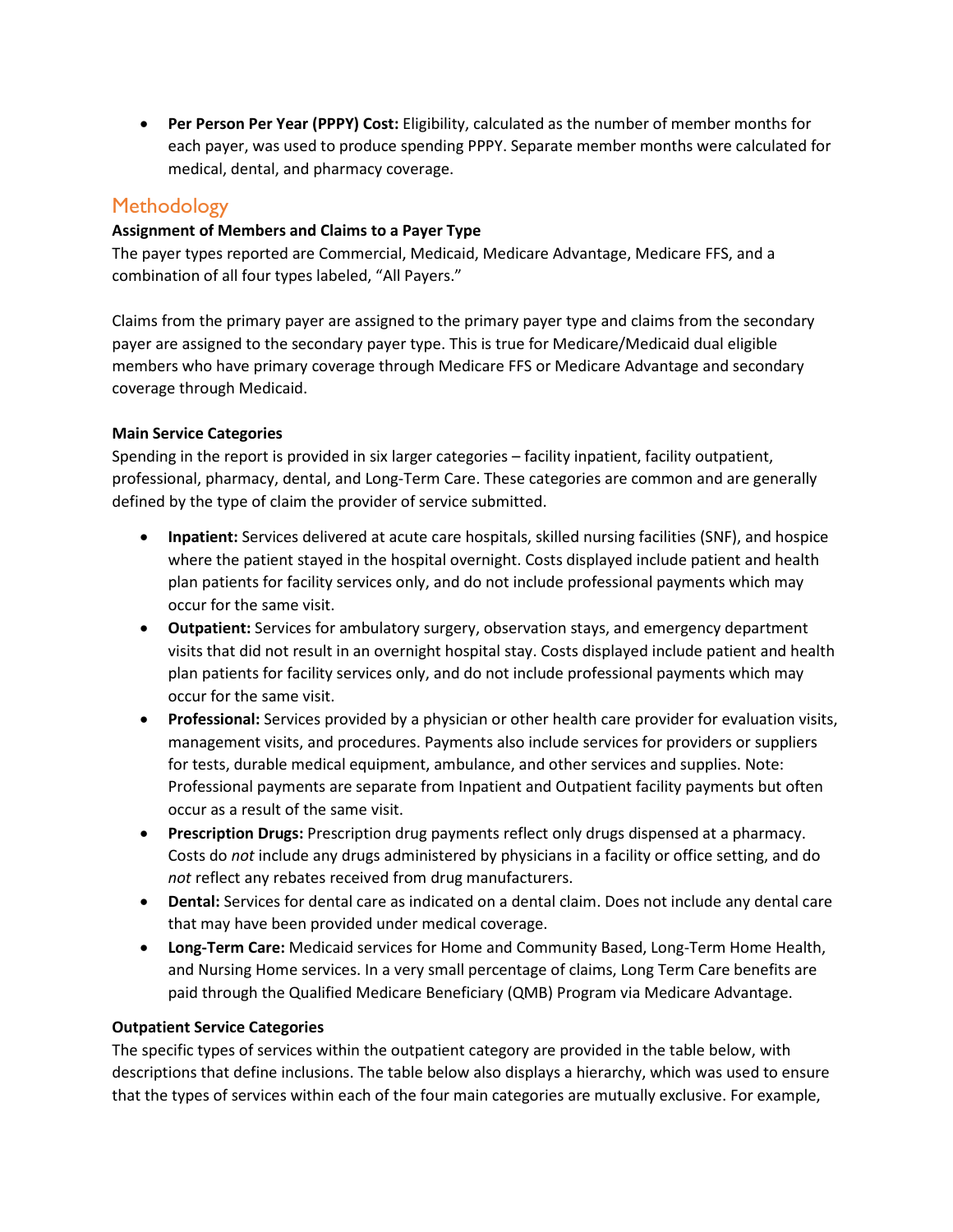within the outpatient facility category, outpatient surgery is designated "1" in the hierarchy. This means that if a member visits the ED for abdominal pain and undergoes an appendectomy as an outpatient, the spending for the member's visits are classified to outpatient surgery only, not the emergency department.

Detailed specifications used to select claims and report payments for each service are available upon request.

### Facility Outpatient Service Categories

| <b>Type of Service</b>                         | <b>Description</b>                                                                                                                                                                                                                                                                                                | <b>Hierarchy</b>        |
|------------------------------------------------|-------------------------------------------------------------------------------------------------------------------------------------------------------------------------------------------------------------------------------------------------------------------------------------------------------------------|-------------------------|
| <b>Facility Outpatient</b><br>(Total)          | Services for ambulatory surgery, observation stays, and emergency<br>department visits that did not result in an overnight hospital stay. Costs<br>displayed include patient and health plan patients for facility services only,<br>and do not include professional payments which may occur for the same visit. |                         |
| <b>Surgery</b>                                 | Outpatient hospital surgical services and some ambulatory surgery<br>facility services. Includes facility services for emergent and elective<br>surgical care.                                                                                                                                                    | $\mathbf{1}$            |
| <b>Cardiac</b><br><b>Catheterization</b>       | Cardiac catheterization lab and related facility service payments.                                                                                                                                                                                                                                                | $\overline{2}$          |
| <b>Observation</b>                             | Hospital services for patients admitted for observation without a hospital<br>overnight stay. Does not include observation for outpatient surgery.                                                                                                                                                                | $\overline{\mathbf{3}}$ |
| <b>Emergency</b><br><b>Department</b>          | Hospital-based ED services (attached or free-standing) for patients discharged<br>from the ED. Does not include services for patients seen in the ED and<br>subsequently admitted or transferred for outpatient surgery, cardiac<br>catherization or observation.                                                 | $\overline{\mathbf{4}}$ |
| <b>Hospital Urgent</b><br><b>Care Services</b> | Urgent care services that are provided in the hospital. Does not include<br>freestanding urgent care clinics or centers.                                                                                                                                                                                          | 5                       |
| Lab                                            | Lab services including chemistries, microbiology, and pathology.                                                                                                                                                                                                                                                  | $6\phantom{1}$          |
| <b>Clinic</b>                                  | Includes hospital outpatient and freestanding clinic services for primary and<br>specialty care. Including Urgent Care clinics.                                                                                                                                                                                   | 6                       |
| <b>RHC</b> and<br>$\bullet$<br><b>FQHC</b>     | A subcategory of freestanding clinics that includes services provided at or by<br>providers at a rural health clinic (RHC) or federally-qualified health center<br>(FQHC).                                                                                                                                        |                         |
| <b>Imaging</b>                                 | Diagnostic imaging tests as the combination of x-ray and advanced imaging<br>tests                                                                                                                                                                                                                                | 6                       |
| $\bullet$ X-ray                                | A subcategory of imaging that includes plain films and fluoroscopy diagnostic<br>imaging services.                                                                                                                                                                                                                |                         |
| • Advanced                                     | A subcategory of imaging that includes CTs, MRIs, PET scans, mammography,<br>ultrasound, and nuclear diagnostic imaging services.                                                                                                                                                                                 |                         |
| <b>Drugs</b>                                   | Drugs administered in a facility outpatient setting, including specialty,<br>brand and generic drugs, vaccines and drugs used for diagnostic and<br>imaging<br>procedures.<br><b>Does</b><br>include<br>nuclear<br>medicine<br>not                                                                                | $6\phantom{1}$          |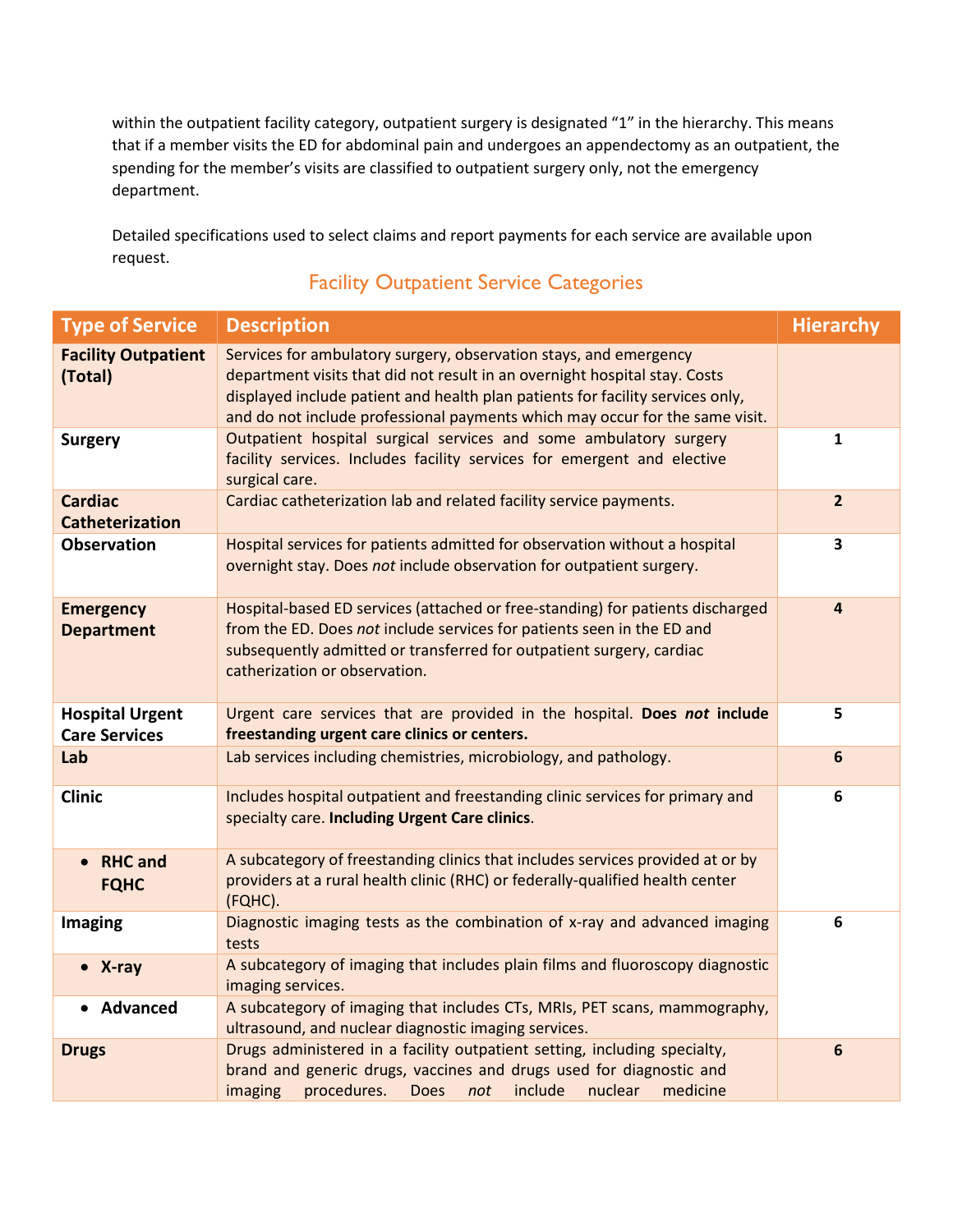|                                  | pharmaceuticals.                                                                                                                                          |                  |
|----------------------------------|-----------------------------------------------------------------------------------------------------------------------------------------------------------|------------------|
| <b>Type of</b><br><b>Service</b> | <b>Description</b>                                                                                                                                        | <b>Hierarchy</b> |
| • Specialty<br><b>Drugs</b>      | A subcategory of drugs (Total Rx) for specialty drugs used in facility outpatient<br>settings. Does not include medication administration.                | 6                |
| <b>Home Health Care</b>          | Skilled care provided in the home, including nursing services, infusions and<br>physical, speech and occupational therapy billed by home health agencies. | 6                |
| <b>Other</b>                     | Includes radiology/chemotherapy administration, hemodialysis, physical<br>therapy. Does not include Medicaid long-term home health.                       |                  |

## Data Caveats

The data used in this analysis have limitations that impact the spending trends and should be considered when interpreting the results.

- This report is based on claims data in the CO ACPD data warehouse refresh of January 17th, 2022.
	- a. For more information about number of claims in the CO APCD, please visit our website at civhc.org or contact us at [ColoradoAPCD@civhc.org](mailto:ColoradoAPCD@civhc.org)
- Spending for **Commercial** plans include spending for fully-insured and non-ERISA selfinsured plans but **do not include the majority of ERISA self-insured plans.**
- By federal regulation, 42 CFR Part 2, payers must exclude claims for **substance use disorder** prior to submitting claims to the CO APCD. Consequently, spending in this analysis do not include the majority of services for substance use disorder.
- Total pharmacy spending for all payers in the report **has not been adjusted for any rebates** received.
- **Payers appear to have spending drops in 2020**. This drop can be explained by the unusual utilization patterns due to the COVID-19 pandemic. Additionally, payers might still have claims runout from adjudicating complex, expensive claims from 2020 that are not yet reflected in their submissions to the CO APCD.

### **Medicaid**

- **With the exception of Medicaid supplemental hospital payments**, this report **does not include non-claims-based payments** to providers that fall outside of the traditional fee-forservice system. As a result, the report is not all-inclusive of total medical spending for Coloradans.
- In the event that a payer has an arrangement with a provider that involves prospective payments for services (such as capitation payments), the **fee-for-service equivalent is reported on the claim** and counted as spending in the Tableau report.
- **No Medicaid supplemental payments for nursing facility services** were included. In addition, because no method currently exists to identify and exclude spending for long